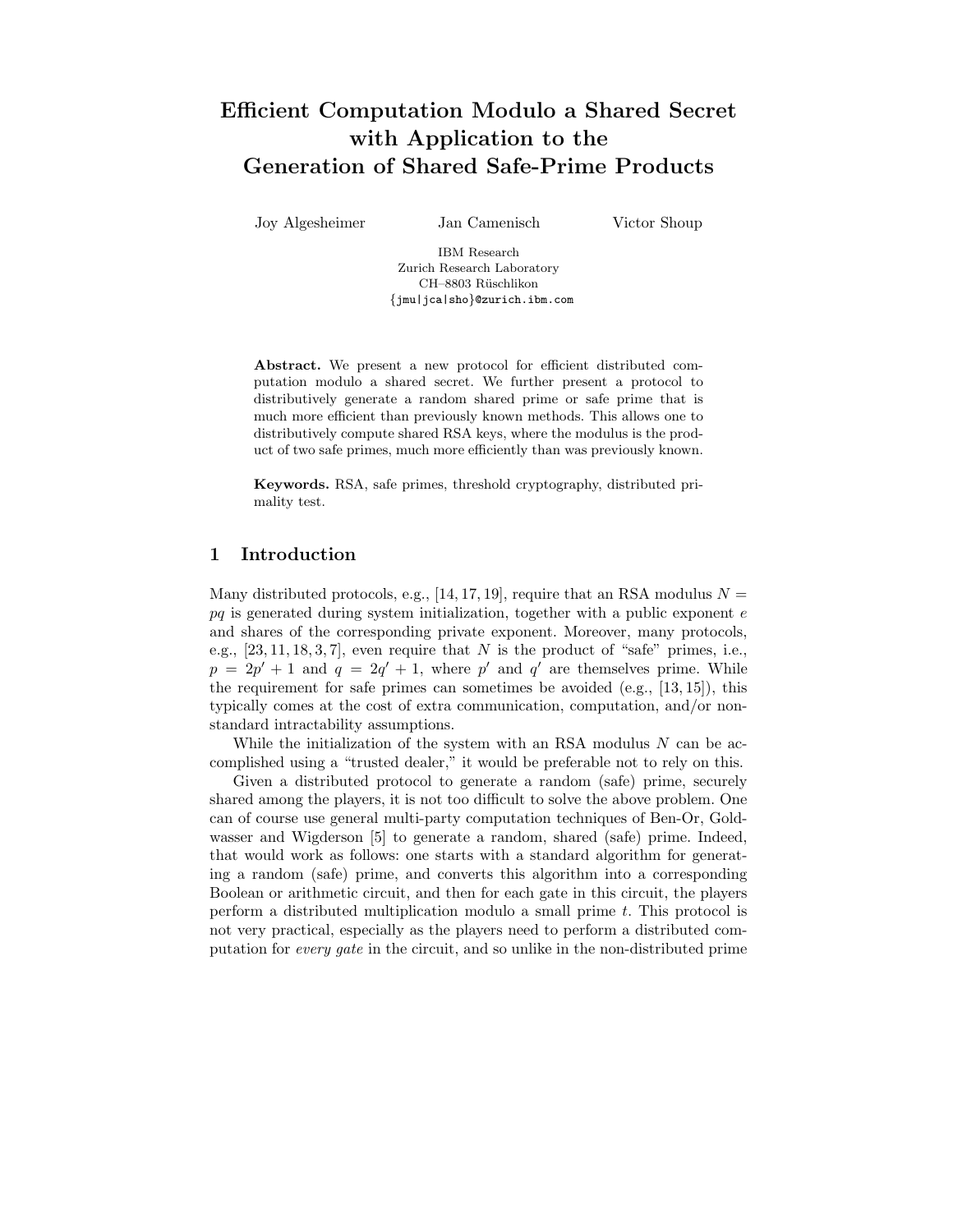generation case, they cannot use much more efficient algorithms and practical implementation techniques for working with large integers.

In this paper, we present new protocols that allow one to perform arithmetic modulo a secret, shared modulus in a way that is much more efficient than can be done using the general techniques of Ben-Or et al. More specifically, we develop a new protocol to efficiently compute shares of c, where  $c \equiv ab \pmod{p}$ , given shares of a, b, and p. The shares of a, b, c, and p are integers modulo  $Q$ , where  $Q$  is a prime whose bit-length is roughly twice that of  $p$ , and the cost of this protocol is essentially the cost of performing a small, constant number of distributed multiplications modulo Q. Actually, this is the amortized cost of multiplication modulo  $p$  assuming many such multiplications are performed for a fixed p. This protocol, together with several other new supporting protocols, gives us a protocol to generate a random, shared prime, or safe prime, that is much more efficient than the generically derived protocol discussed above. In particular, we obtain a protocol for jointly generating an RSA modulus that is the product of two safe primes that is much more efficient in practice than any generic circuit-based protocol (which are the only previously known protocols for this problem), even using the most efficient circuits for integer multiplication, division, etc.

Our protocols work in the so-called "honest-but-curious" model. That is, we assume that all players follow the protocol honestly, but we guarantee that even if a minority of players "pool" their information they cannot learn anything that they were not "supposed" to. Even though we make this restriction, fairly standard techniques can be used to make our protocols robust, while maintaining their practicality. In fact, using "optimistic" techniques for robustness, we can obtain a fully robust protocol for distributively generating an RSA modulus that is not significantly less efficient than our honest-but-curious solution — this is the subject of on-going work.

Related Work. Boneh and Franklin [6] present a protocol for jointly generating an RSA modulus  $N = pq$  along with a a public exponent and shares of the corresponding private key. Like us, they also work in the honest-but-curious adversary model. Unlike ours, their protocol is not based on a sub-protocol for generating a random, shared prime. While our protocol for this task is asymptotically more efficient than the protocol of Boneh and Franklin (when the number of players is small), we do not claim that our protocol is in practice more efficient than theirs for typical parameter choices. The relative performance of these protocols in such a practical setting depends on a myriad of implementation details.

Unlike our techniques, those of Boneh and Franklin do not give rise to a protocol for jointly generating an RSA modulus  $N = pq$ , where p and q are safe primes. Indeed, prior to our work, the only known method for solving this problem was to apply the much less efficient general circuit technique of Ben-Or et al. [5].

As our protocols rely mainly on distributed multiplication over a prime field, rather than over the integers, one can easily make them robust using traditional techniques for verifiable secret sharing modulo a prime, avoiding the somewhat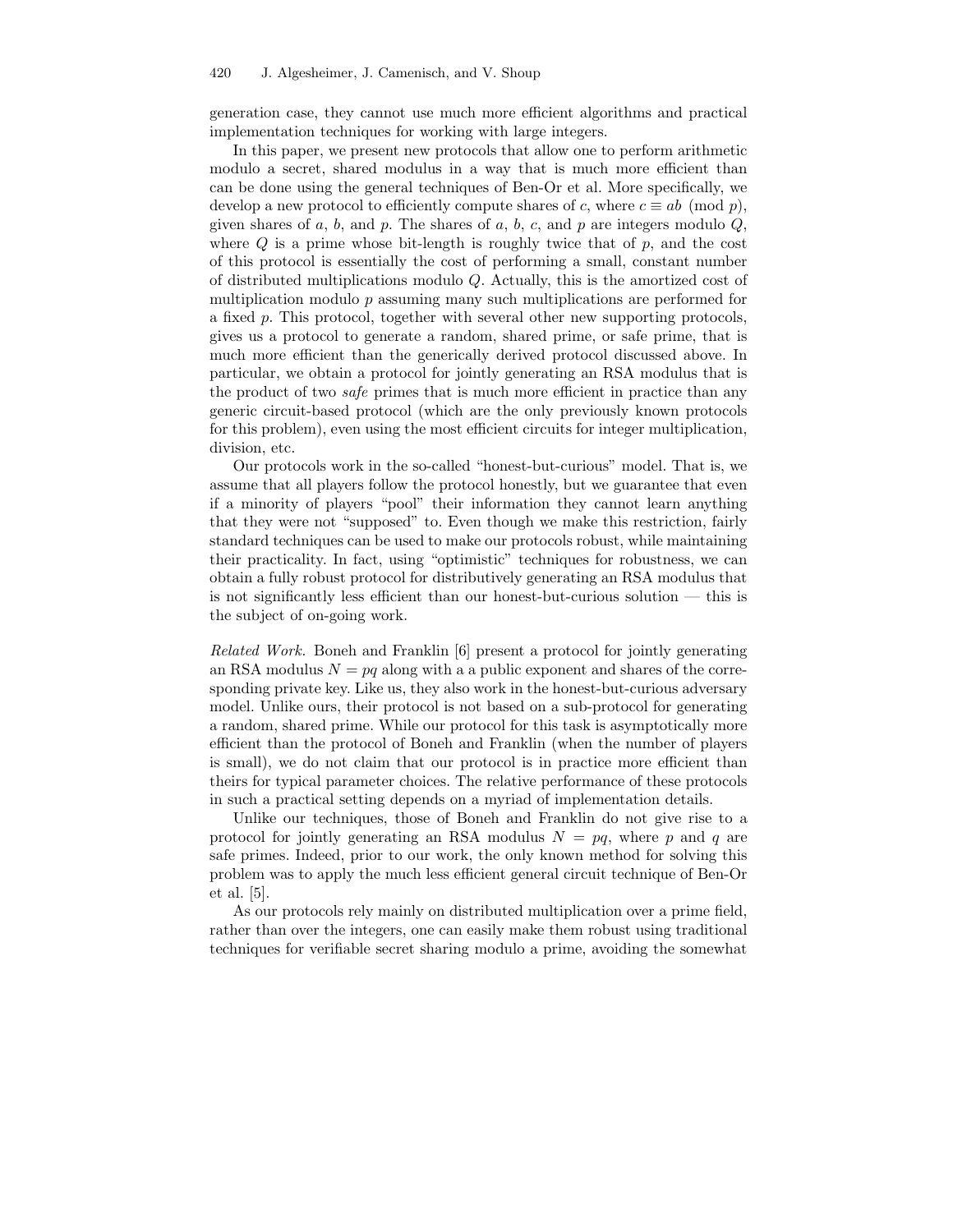less efficient techniques by Frankel et al. [16] for robust distributed multiplication over the integers. Moreover, using the optimistic approach mentioned above, even further improvements are possible, so that we can get robustness essentially "for free."

### 2 Model

We consider k players  $P_1, \ldots, P_k$  that are mutually connected by secure and authentic channels. Our protocols are secure against a static and honest-butcurious behaving adversary, controlling up to  $\tau = \lfloor \frac{k-1}{2} \rfloor$  players. That is, all players follow the protocol honestly but the dishonest players may pool their data and try to derive additional information. We finally assume that no party stops participating prematurely (we use  $k$ -out-of- $k$  secret sharing schemes).

However, these assumptions can be relaxed: First, it's possible to force the participants to behave honestly by having them to commit to their inputs, to generate their individual random strings jointly, and to prove (using zero-knowledge proofs) that they followed the protocols correctly. Second, the k-out-of-k secret sharing schemes can easily be converted into  $\tau + 1$ -out-of-k ones by the 'share' back-up' method introduced by Rabin [21]. We do not pursue these possibilities here.

We prove security in the model by Canetti [8]. Here, we describe a simplified version of it for a static adversary in the honest-but-curious model. Such an adversary first chooses the players he wants to corrupt and then gets to see their inputs, their internal state and all the messages they receive. A protocol  $\pi$  is proved secure by specifying the functionality f the protocol should provide in an ideal world where all the parties send their inputs to a trusted third party  $T$  who then returns to them the outputs they are to obtain according to  $f$ . Let  $\pi_i(x_1,\ldots,x_k,\rho)$  denote the output of party  $P_i$  when running protocol  $\pi$  on input  $x_i$  in the presence of adversary A, where  $\rho$  is a security parameter. As A has honest-but-curious behavior, the output  $\pi_i(x_1, \ldots, x_k, \rho)$  does not depend on A.

Definition 1. A protocol is said to be statistically secure if for any honestbut-curious behaving adversary A there exists a probabilistic polynomial-time simulator  $S$  such that the two ensembles of random variables

$$
\{\mathcal{A}(z), \pi_1(x_1,\ldots,x_k,\rho), \ldots, \pi_k(x_1,\ldots,x_k,\rho)\}_{\rho \in \mathbb{N}; z, x_1,\ldots,x_k \in \{0,1\}^*}
$$

and

$$
\{\mathcal{S}(z), f_1(x_1,\ldots,x_k,\rho),\ldots,f_k(x_1,\ldots,x_k,\rho)\}_{\rho\in\mathbb{N};z,x_1,\ldots,x_k\in\{0,1\}^*}
$$

are statistically indistinguishable.

It can be shown that security in this sense is preserved under non-concurrent, modular composition of protocols [8].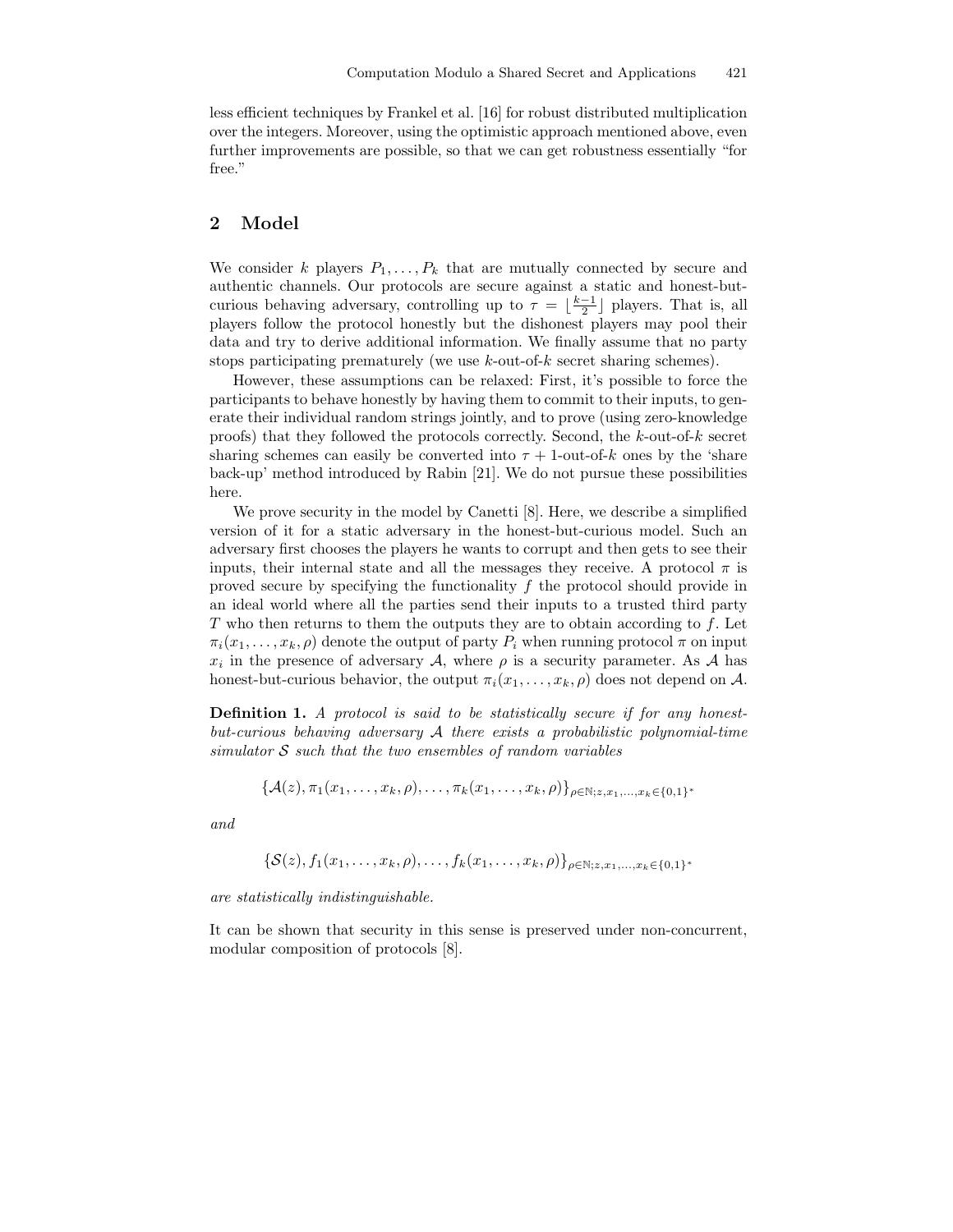## 3 Preliminaries

#### 3.1 Notation

Let a be a real number. We denote by  $|a|$  the largest integer  $b \leq a$ , by  $[a]$  the smallest integer  $b \ge a$ , and by [a] the largest integer  $b \le a + 1/2$ . We denote by trunc(a) the integer b such that  $b = [a]$  if  $a < 0$  and  $b = |a|$  if  $a \ge 0$ ; that is, trunc $(a)$  rounds a towards 0.

Let Q be a positive integer. All modular arithmetic is done centered around 0; to remind the reader of this, we use 'rem' as the operator for modular reduction rather than 'mod', i.e.,  $c$  rem Q is  $c - \lceil c/Q \rceil Q$ .

Define  $\mathcal{Z}_Q$  as the set  $\{x \in \mathbb{Z} \mid -Q/2 < x \le Q/2\}$  (we should emphasize that  $\mathcal{Z}_Q$  is properly viewed as a set of integers rather than a ring). We denote an additive sharing of a value  $a \in \mathcal{Z}_Q$  over  $\mathcal{Z}_Q$  by  $\langle a \rangle_1^Q, \ldots, \langle a \rangle_k^Q \in \mathcal{Z}_Q$ , i.e.,  $a = \sum_{j=1}^k \langle a \rangle_j^Q \text{ rem }Q \text{ and by } [a]_1^Q, \ldots, [a]_k^Q \in \mathcal{Z}_Q$  we denote a polynomial sharing (also called Shamir-sharing [22]), i.e.,  $a = \sum_{j=1}^{7} \lambda_j [a]_j^Q$  rem Q, where  $\lambda_j$  are the Lagrange coefficients. The latter only works if  $Q > k$  and if Q is prime.

For  $a \in \mathcal{Z}$  we denote by  $\langle a \rangle_1^I, \ldots, \langle a \rangle_k^I \in \mathcal{Z}$  an additive sharing of a over the integers, i.e.,  $a = \sum_{j=1}^{k} \langle a \rangle_j^I$ .

We denote protocols as follows: the term  $b := \textsf{PROTOCOLNAME}(a)$  means that the player in consideration runs the protocol PROTOCOLNAME with local input a and gets local output b as the result of the protocol. Finally,  $\lg(x)$  denotes the logarithm of  $x$  to the base 2.

#### 3.2 Known Primitives

We recall the known secure multi-party protocols for efficient distributed computation with shared secrets that we will use to compose our protocols, and we state the number of bit-operations for which we assume  $\lg Q = \Theta(n)$  and that the bit-complexity of a multiplication of two *n*-bit integers is  $O(n^2)$  (which is a reasonable estimate for realistic values of  $n$ , e.g.,  $n = 1024$ ). The roundcomplexity of all primitives is  $O(1)$  and their communication is  $O(kn)$  bits (we consider communication complexity to be the number of bits each player sends on average).

- Additive sharing over  $\mathcal{Z}_Q$ : To share a secret  $a \in \mathcal{Z}_Q$  player  $P_j$  chooses  $\langle a \rangle_i^Q \in_R$  $\mathcal{Z}_Q$  for  $i \neq j$ , sets  $\langle a \rangle_j^Q := a - \sum_{i=1, i \neq j}^k \langle a \rangle_i^Q$  rem  $Q$ , and sends  $\langle a \rangle_i^Q$  to player  $P_i$ . This takes  $O(kn)$  bit operations.
- Polynomial sharing over  $\mathcal{Z}_Q$ : To share a secret  $a \in \mathcal{Z}_Q$  player  $P_j$  chooses coefficients  $a_l \in_R \mathcal{Z}_Q$  for  $l = 1, \ldots, \tau$ , where  $\tau = \lfloor (k-1)/2 \rfloor$ , and sets  $[a]_i^Q := a + \sum_{l=1}^{\tau} a_l i^l \text{ rem } Q$ , and sends  $[a]_i^Q$  to player  $P_i$ . This takes  $O(nk^2 \lg k)$ bit operations.
- Additive sharing over  $\mathbb{Z}$ : To share a secret  $a \in [-A, A]$  player  $P_j$  chooses  $\langle a \rangle_i^I \in_R$  $[-A2^{\rho}, A2^{\rho}]$  for  $i \neq j$ , where  $\rho$  is a security parameter, and sets  $\langle a \rangle_j^I := a \sum_{i=1, i\neq j}^k \langle a\rangle_i^I$ , and sends  $\langle a\rangle_i^I$  to player  $P_i$ . Note that for any set of  $k-1$  players,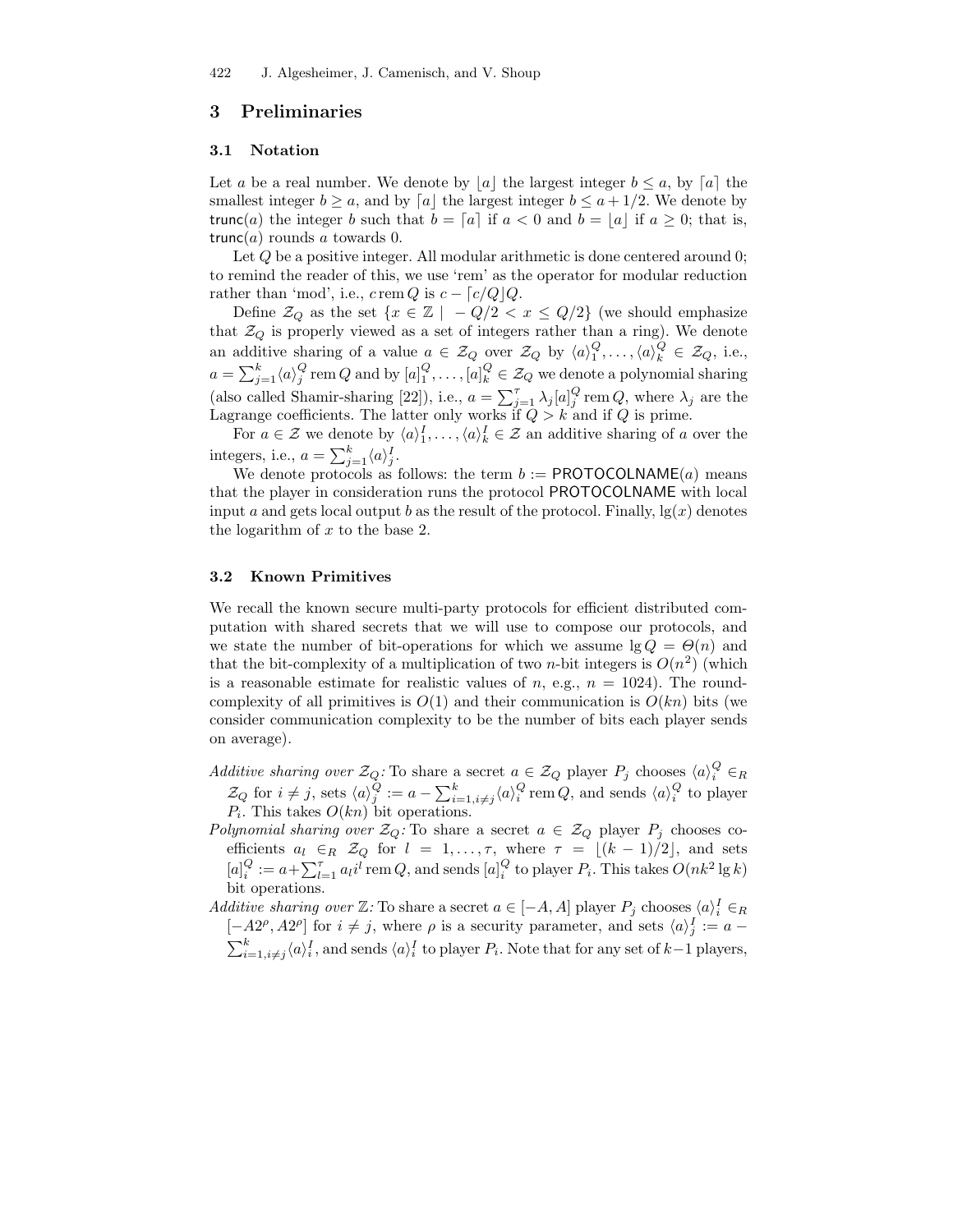the distribution of shares of different secrets are statistically indistinguishable for suitably large  $\rho$  (e.g.,  $\rho = 128$ ). This takes  $O(k(\rho + \lg A))$  bit operations.

Distributed computation over  $\mathcal{Z}_{Q}$ : Addition and multiplication modulo Q of a constant and a polynomially shared secret is done by having all players locally add or multiply the constant to their shares. Hence  $[a]_j^Q + c$  rem Q is a polynomial share of  $a + c \text{ rem } Q$  and  $c \cdot \langle a \rangle_j^Q$  rem  $Q$  is a polynomial share of ac rem Q. These operations take  $O(n)$  and  $O(n^2)$  bit operations, respectively. Addition of two shared secrets is achieved by having the players locally add their shares. Thus  $[a]_j^Q + [b]_j^Q$  rem Q is a polynomial share of  $a + b$  rem Q and takes  $O(\lg Q)$  bit operations.

Multiplication modulo Q of two polynomially shared secrets is done by jointly executing a multiplication protocol due to Ben-Or, Goldwasser and Wigderson [5] or by a more efficient variant due to Gennaro, Rabin and Rabin [20] which requires  $O(n^2k + nk^2 \lg k)$  bit operations for each player. We denote this protocol by  $\textsf{MUL}([a]_j^Q,[b]_j^Q)$ .

- Joint random sharing over  $\mathcal{Z}_Q$ : To generate shares of a secret chosen jointly at random from  $\mathcal{Z}_Q$ , each player chooses a random number  $r_i \in_R \mathcal{Z}_Q$  and shares it according to the required type of secret sharing scheme and sends the shares to the respective players. Each player adds up all the shares gotten to obtain a share of a random value. We denote this protocol by  $JRS(\mathcal{Z}_{Q})$  in case the players get additive shares and by  $\text{JRP}(\mathcal{Z}_Q)$  if they get polynomial shares. The protocols require  $O(nk)$  and  $O(nk^2 \lg k)$  bit operations per player, respectively.
- Joint random sharing of 0: In protocols it is often needed to re-randomized shares obtained from some computation by adding random shares of 0. Such shares can be obtained for any sharing scheme by having each player share 0 according to the required type of secret sharing scheme and sending them to the respective players. Each player adds up all the shares gotten to obtain a share of 0. We denote this protocol by  $JRSZ(\mathcal{Z}_Q)$  in case the players get additive shares over  $\mathcal{Z}_Q$  and JRPZ( $\mathcal{Z}_Q$ ) if they get polynomial shares over  $\mathcal{Z}_Q$ . The protocols require  $O(nk)$  and  $O(nk^2 \lg k)$  bit operations per player, respectively. In case we want to have additive shares over the integers, it is required to give the range (e.g.,  $[-A, A]$ ) from which the players choose the shares they send to the other players. We denote this protocol by  $JRIZ([-A, A])$  and it requires  $O(k(\rho + \lg A))$  bit operations per player.
- Computing shares of the inverse of a shared secret: This protocol works only for polynomial sharings over  $\mathcal{Z}_Q$ . Let a be the shared invertible element. Then, using a protocol due to Bar-Ilan and Beaver [4], the players can compute shares of  $a^{-1}$  rem Q given shares  $[a]_j^Q$ . The protocol, denoted by  $\mathsf{INV}([a]_j^Q)$ , is as follows: first run  $[r]_j^Q := \text{JRP}(\mathcal{Z}_Q)$ , then compute  $[u]_j^Q := \text{MUL}([a]_j^Q, [r]_j^Q)$ , reveal  $[u]_j^Q$ , and reconstruct u. If  $u \equiv 0 \pmod{Q}$ , the players start over. Otherwise, they each locally compute their share of  $a^{-1}$  rem  $Q$  as  $(u^{-1}$  rem  $Q)$ .  $[r]_j^Q$  rem Q. This protocol requires an expected number of  $O(n^2k + nk^2 \lg k)$ bit operations per player.
- Joint random invertible element sharing: This protocol, denoted JRP-INV( $\mathcal{Z}_{\mathcal{O}}$ ), is due to Bar-Ilan and Beaver [4]. The players generate shares of random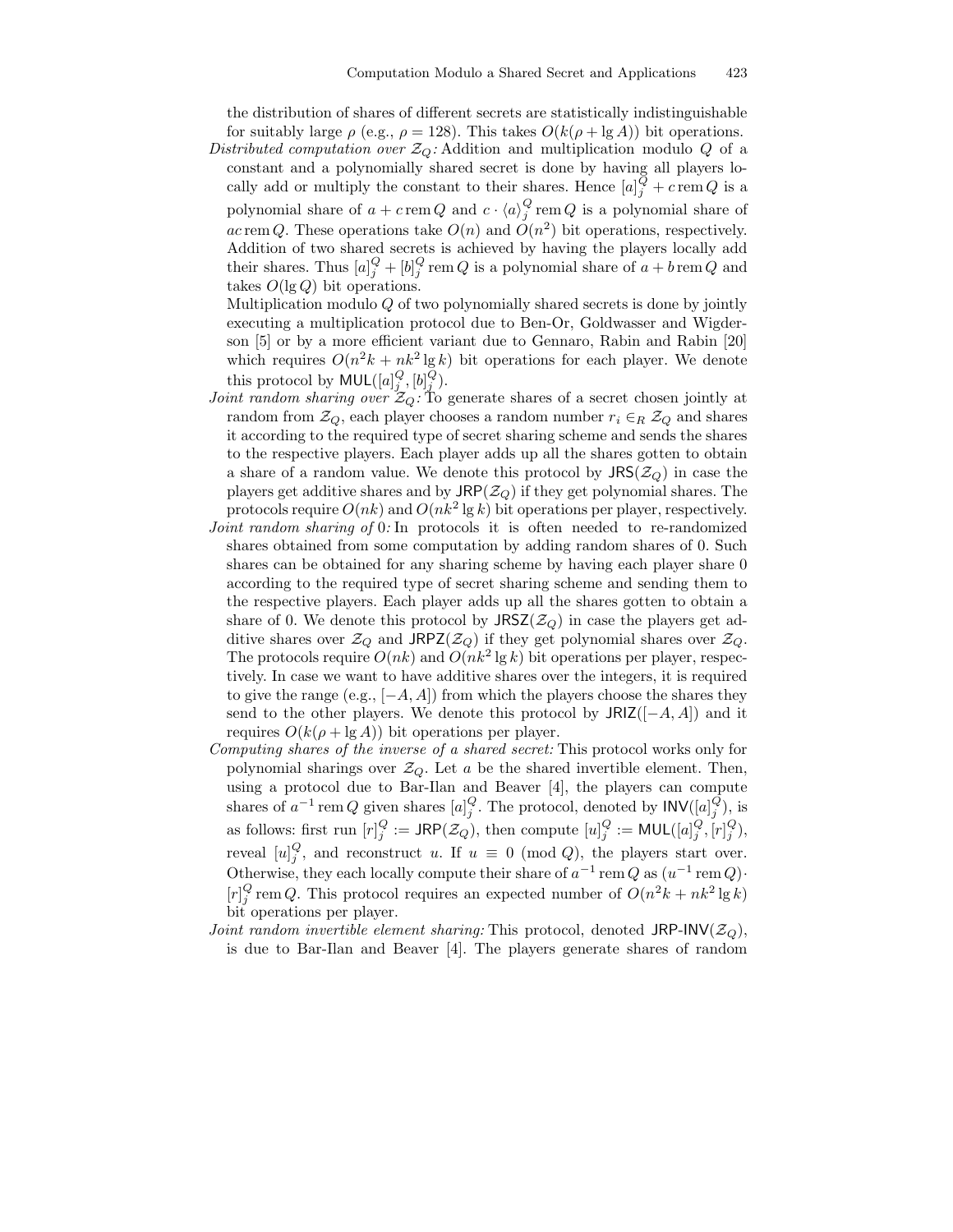elements  $[r]_j^Q := \text{JRP}(\mathcal{Z}_Q)$  and  $[s]_j^Q := \text{JRP}(\mathcal{Z}_Q)$ , jointly compute  $[u]_j^Q :=$  $\text{MUL}([s]_j^Q, [r]_j^Q)$ , reveal  $[u]_j^Q$  and then reconstruct u. If u is non-zero, they each take  $[r]_j^Q$  as their share of a random invertible element. Otherwise, they repeat the protocol. The protocol requires an expected number of  $O(nk^2 \lg k + n^2k)$ bit operations per player.

## 4 Conversions Between Different Sharings

In our protocols, we work with all three secret sharing schemes introduced in the previous section. For this we need methods to convert shares from one sharing scheme into shares of another one. This section reviews the known methods for such transformations and provides a method to transform additive shares over  $\mathcal{Z}_Q$  into additive shares over the integers. The latter is apparently new. The section also provides a method to obtain shares of the bits of a shared secret.

## 4.1 Converting Between Integer Shares and  $\mathcal{Z}_Q$  Shares

It is well known how to convert additive shares modulo Q into polynomial shares modulo Q and vice versa: If the players hold additive (or polynomial) shares of a value a they re-share those with a polynomial (additive) sharing and send the shares to the respective players, which add up (or interpolate) the received shares to obtain a polynomial (or additive) share of a. We denote the first transformation by  $SQ2PQ(\cdot)$  and the latter by  $PQ2SQ(\cdot)$ .

Conversions between shares over the integers into shares over  $\mathcal{Z}_Q$  naturally requires that  $Q/2$  is bigger than the absolute shared value. If this is the case, an additive sharing  $\langle c \rangle_1^I, \ldots, \langle c \rangle_k^I$  over the integers of a secret c with  $-2^{n-1} < c <$  $2^{n-1} < Q/2$  can be converted in an additive sharing over  $\mathcal{Z}_Q$  (and thus also a polynomial sharing) by reducing the shares modulo  $Q$ , i.e.,  $\langle c \rangle_i^Q := \langle c \rangle_i^I$  rem  $Q$ . We denote this transformation by  $SI2SQ(.)$ .

Obtaining additive shares over the integers from additive shares over  $\mathcal{Z}_Q$  is not so straightforward. The main problem is that if one considers the additive shares over  $\mathcal{Z}_Q$  as additive shares over the integers then one is off by an unknown multiple Q, the multiple being the quotient of the sum of these shares and Q. However, if the shared secret is sufficiently smaller than  $Q$  (i.e.,  $\rho$  bits smaller, where  $\rho$  is a security parameter), then the players can reveal the high-order bits of their shares without revealing anything about the secret. Knowledge of these high-order bits is sufficient to compute the quotient. This observation leads to the following protocol.

Let  $\langle c \rangle_j^Q \in \mathcal{Z}_Q$  be the share of party  $P_j$  and let  $-2^{n-1} < c = \sum_i \langle c \rangle_i^Q$  rem  $Q$  <  $2^{n-1}$ . If  $Q > 2^{\rho+n+\lg k+4}$  holds, the parties can use the following protocol to securely compute additive shares of c over the integers.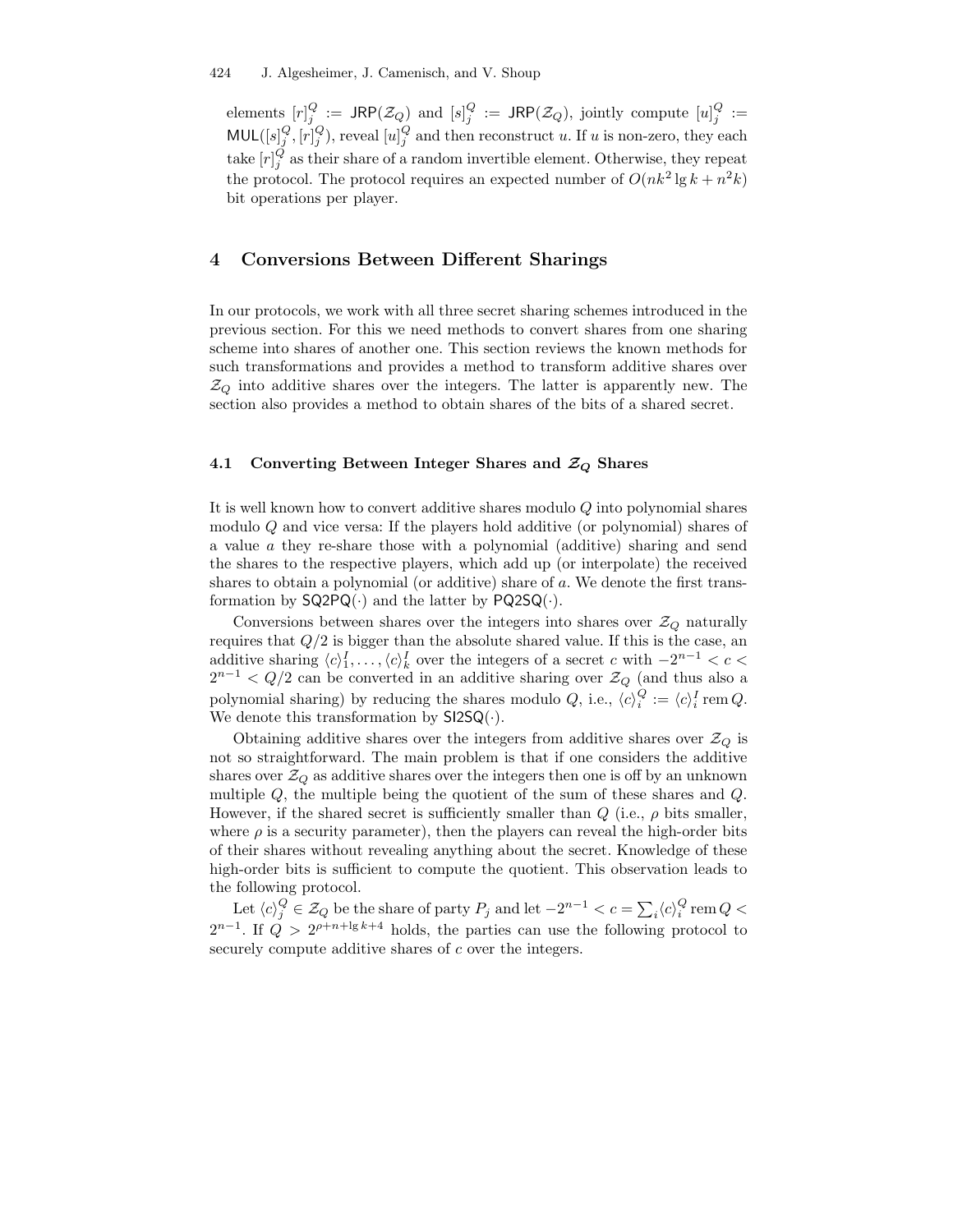$\mathbf{Protocol}$  SQ2SI $(\langle c \rangle_j^Q)$ :

Let  $t = \rho + n + 2$ . Party  $P_j$  executes the following steps.

- 1. Reveal  $a_j := \text{trunc}(\frac{\langle c \rangle_i^Q}{2^t})$  to all other parties.  $\left| \right|$ .
- 2. Compute  $l := \left[\frac{2^t \sum_i a_i}{O}\right]$ Q
- 3. Run  $\langle 0 \rangle_j^I := \text{JRIZ}([-Q2^\rho, Q2^\rho]).$
- 4. If  $j \leq |l|$  set the output to  $\langle c \rangle_j^I := \langle c \rangle_j^Q Q + \langle 0 \rangle_j^I$  if  $l > 0$  and to  $\langle c \rangle_j^I :=$  $\langle c \rangle_j^Q + Q + \langle 0 \rangle_j^I$  if  $l < 0$ . If  $j > |l|$  set the output to  $\langle c \rangle_j^I = \langle c \rangle_j^Q + \langle 0 \rangle_j^I$ .

**Theorem 1.** Let  $\langle c \rangle_1^Q, \ldots, \langle c \rangle_k^Q$  be a random additive sharing of  $-2^{n-1} \leq c <$  $2^{n-1}$ . If  $\lg Q > \rho + n + \lg k + 4$ , where  $\rho$  is a security parameter, then the protocol  $\mathsf{SQ2SI}(\langle c \rangle_j^Q)$  securely computes additive shares of c over the integers.

Proof. We have to provide a simulator that interacts with the ideal world trusted party T and produces an output indistinguishable from that of the adversary. The trusted party T gets as input the shares  $\langle c \rangle_1^Q, \ldots, \langle c \rangle_k^Q$ , computes c and re-shares c over the integers by choosing integer shares of 0 the same way as it would be done if the parties ran the protocol  $\langle 0 \rangle_i^I := \text{JRIZ}([-Q2^{\rho}, Q2^{\rho}])$ . Then T sets  $\langle c \rangle_1^I := \langle 0 \rangle_1^I + c$  and  $\langle c \rangle_i^I := \langle 0 \rangle_i^I$  for  $i \neq 1$ , and then sends  $\langle c \rangle_i^I$  to player  $P_i$ . Note that the players' outputs are additive shares of  $c$  with the right distribution (i.e., the distribution of any subset of  $k-1$  shares is statistically close to the distribution of the corresponding subset if another value  $c'$  was shared).

A simulator is as follows: it forwards the inputs  $\langle c \rangle_i^Q$  of the corrupted players to T and obtains the shares  $\langle c \rangle_i^I$  for these players from T. It extends the set of shares  $\langle c \rangle_i^Q$  of the corrupted players into a full (and random) sharing of any valid  $c'$  (e.g., 0). Let  $r_1, \ldots, r_n$  be the thereby obtained shares. The simulator then computes  $a_i = \text{trunc}(\frac{r_i}{2^t})$  and lets the adversary know the  $a_i$ 's that the corrupted players would receive in the protocol. Then the simulator computes  $l = \left[\frac{\frac{1}{2} \sum_{i} a_i}{O}\right]$ Q and, for every i where Party  $P_i$  is corrupted, it sets

$$
\langle 0 \rangle_i^I := \begin{cases} \langle c \rangle_i^I - \langle c \rangle_i^Q + Q & \text{if } l > 0, i \leq |l| \\ \langle c \rangle_i^I - \langle c \rangle_i^Q - Q & \text{if } l < 0, i \leq |l| \\ \langle c \rangle_i^I - \langle c \rangle_i^Q & \text{otherwise.} \end{cases}
$$

The simulator finally runs the simulator for  $JRIZ([-Q2^{\rho}, Q2^{\rho}])$  such that these shares  $\langle 0 \rangle_i^I$  are the outputs of the corrupted players. Finally the simulator stops, outputting whatever the adversary outputs.

It remains to show that for this simulator the distributions of the players' and the simulators outputs are statistically indistinguishable from the views and outputs of the players and the adversary when running protocol  $\mathsf{SQ2SI}(\langle c \rangle_j^Q)$ .

Let us first prove that the players' outputs of protocol  $\mathsf{SQ2SI}(\langle c \rangle_j^Q)$  are indeed shares of c. Let  $\hat{l} = \begin{bmatrix} \frac{\sum_i \langle c \rangle_i^Q}{Q} \end{bmatrix}$ . Thus  $c = \sum_i \langle c \rangle_i^Q - \hat{l}Q$  fulfills  $|c| < 2^{n-1}$  by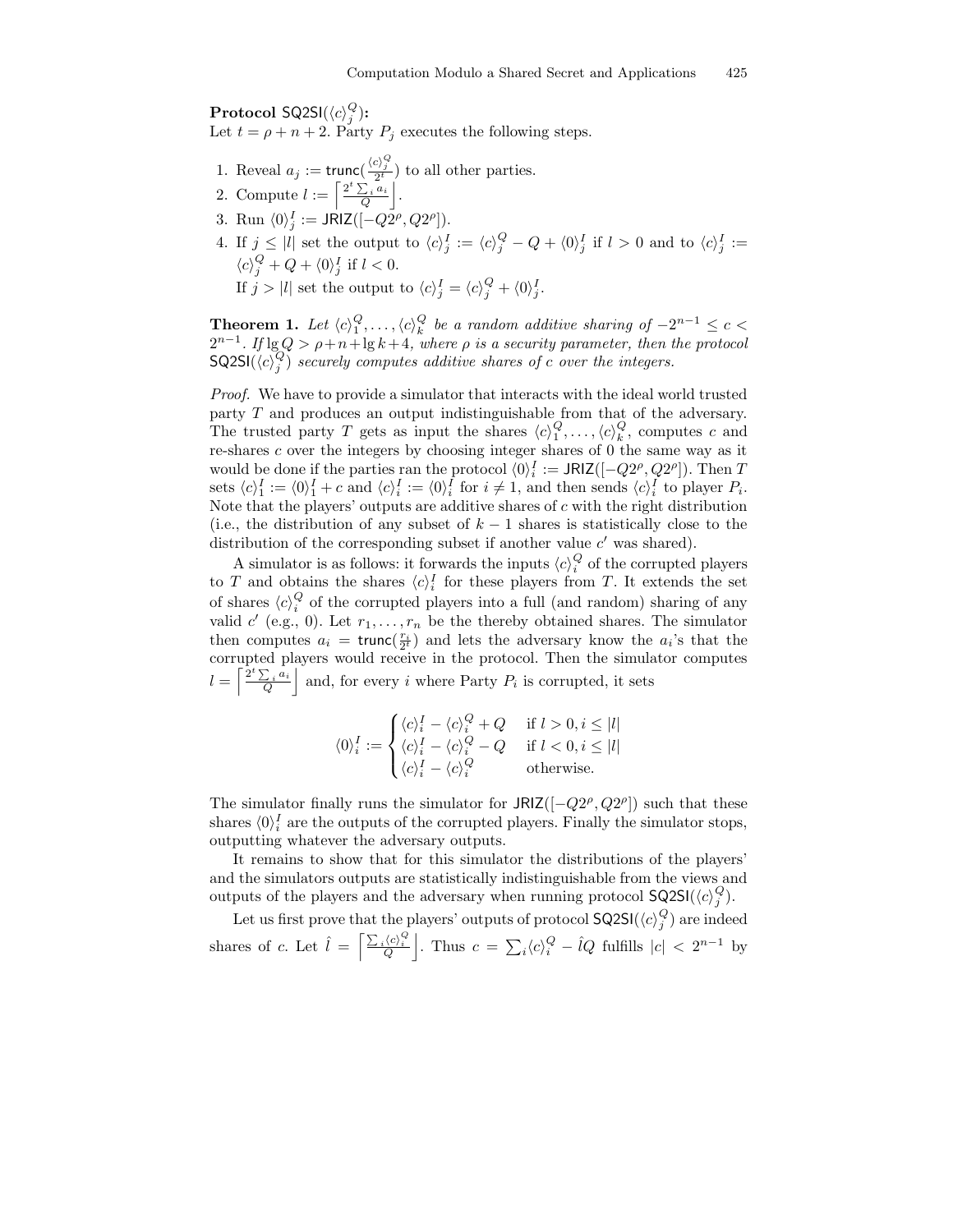assumption. Define  $b_i = \langle c \rangle_i^Q - a_i 2^t$ . Note that  $|b_i| < 2^t$ . We have to show that  $l = \hat{l}$ . As  $\sum_i a_i 2^t = c + \hat{l}Q - \sum_i b_i$  we have  $l = \begin{bmatrix} \frac{2^t \sum_i a_i}{Q} \end{bmatrix}$ Q  $\Big| = \Big[\frac{c}{Q} + \hat{l} - \frac{\sum_i b_i}{Q}\Big]$ Q  $\vert$ . Because  $\hat{l}$  is an integer, we have  $l = \hat{l}$  if  $|\frac{c}{Q}| < 1/4$  and  $|\frac{\sum_i b_i}{Q}|$  $\left|\frac{q}{Q}\right|$  < 1/4, that is, if  $n < \lg Q - 2$  and  $2 + t + \lg k = \rho + n + \lg k + 4 < \lg Q$  holds. As  $\langle c \rangle_i^Q \in \mathcal{Z}_Q$ we have  $|l| < k$  and thus  $c = \sum_i \langle c \rangle_i^Q - lQ = \sum_i \langle c \rangle_i^I$ . Furthermore it is easy to see that the distribution of the shares output is statistically close to the ones produced by T.

Let us now show that the distribution of the  $a_i$ 's for different shared values  $c$  are statistically indistinguishable. We consider the probability that the  $a_i$ 's take different values if a different value of c was shared. W.l.o.g., we can assume that  $\langle c \rangle_1^Q, \ldots, \langle c \rangle_{k-1}^Q$  are random elements from  $\mathcal{Z}_Q$  and that  $\langle c \rangle_k^Q = c - \sum_{i=1}^{k-1} \langle c \rangle_i^Q$  rem Q. Clearly, the values  $a_1 = \text{trunc}(\frac{\langle c \rangle_i^Q}{2^t}), \dots, a_{k-1}$ trunc $\left(\frac{\langle c \rangle_{k-1}^Q}{2^t}\right)$  do not depend on the shared value. It remains to consider  $a_k$ . We have  $\langle c \rangle_k^Q$  rem  $Q = a_k 2^t + b_k$  with  $b_k < 2^t$ . First note that  $C = -\sum_{i=1}^{k-1} \langle c \rangle_i$  rem Q is uniformly distributed over  $\mathcal{Z}_Q$  and that  $Q > 2^t$ . If  $C > Q - 2^n$  or if  $C \text{ rem } 2^t > 2^t - 2^n$  then  $a_k$  takes a value that depends on c. These conditions are fulfilled with probability at most  $\frac{2^n+2^n}{2^t+2^n} < \frac{2^{n+1}}{2^t}$  $\frac{n+1}{2^t} = 2^{-t+n+1}$ . Therefore, the statistical difference between the distribution of the  $a_i$ 's for different shared values must be smaller than  $2 \cdot 2^{-t+n+1} = 2^{-t+n+2} = 2^{-\rho}$ .

As the  $JRIZ([-Q2^{\rho}, Q2^{\rho}])$  protocol is secure, the distributions of the outputs in the real world and the outputs of the ideal world with our simulator are statistically indistinguishable.

Combining the above protocols, we can move from polynomial shares over  $\mathcal{Z}_Q$  to additive shares over the integers and vice versa. The bit-complexities for these conversions are  $O(nk^2 \lg k + n^2k)$  and  $O(nk^2 \lg k)$ , respectively. For both, the communication-complexity is  $O(kn)$  bits and the round-complexity is  $O(1)$ .

Moreover, it follows that we can also move from polynomial shares over  $\mathcal{Z}_Q$ to polynomial shares over  $\mathcal{Z}_{Q'}$  provided Q and Q' are sufficiently large w.r.t. the security parameter and the shared value.

### 4.2 Computing Shares of the Binary Representation of a Shared Secret

To do a distributed exponentiation with a shared exponent  $b$  it is useful when the players are given shares of the bits of b. In the following we assume  $(w.l.o.g.)$ that the players hold additive shares of the exponent b over the integers. The idea of the following protocol to obtain shares of b's bits is that each player distributes polynomial shares modulo  $\tilde{Q}$  of the bits of her or his additive share. Then the players perform a (general) multi-party computation to add these bits to obtain shares of the bits of b. This multi-party computation, however, is rather simple. In fact, we need to implement a circuit of size  $O(kn)$  and depth  $O(\lg k + \lg n)$  (c.f., [10]). Each gate in this circuit requires  $O(1)$  invocations of the multiplication protocol  $MUL(\cdot, \cdot)$  over  $\mathcal{Z}_{\tilde{O}}$ , where  $\tilde{Q}$  can be small.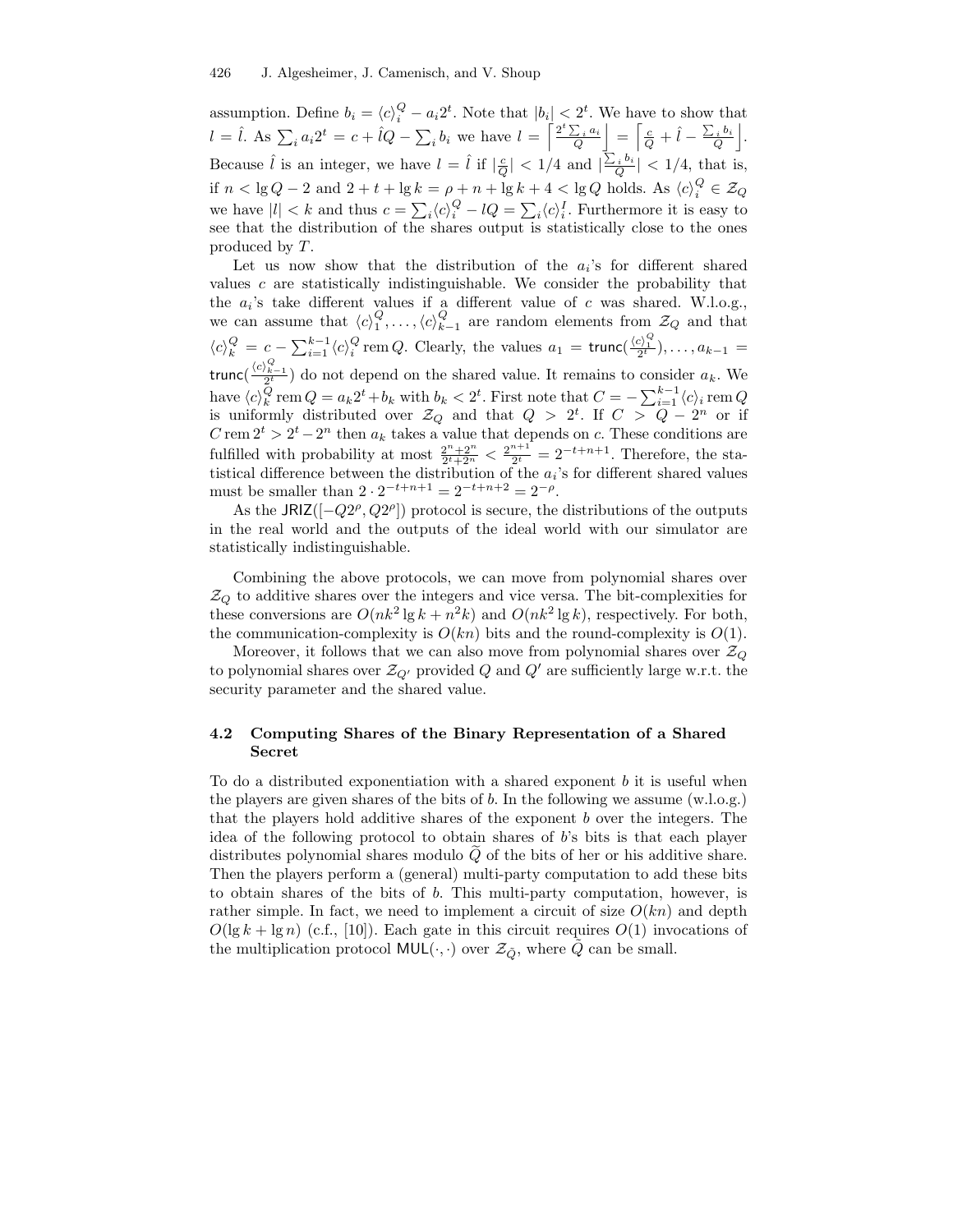## $\mathbf{Protocol}$  I2Q-BIT $(\langle b \rangle_j^I)$ :

Let *n* to be (an upper-bound on) the number of bits of *b*. Party  $P_j$  runs the following steps.

- 1. Re-share each bit of the share  $\langle b \rangle_j^I$  with a polynomial sharing over  $\tilde{Q}$  and send each share to the respective player. Let  $[b_{i,l}]_j^Q$  denote the share held by party  $P_j$  of the *i*-th bit of party  $P_l$ 's additive share of *b*.
- 2. The player use the computation techniques of Ben-Or, Goldwasser and Wigderson [5] on a circuit for adding the  $k$  *n*-bit numbers. This takes  $O(\lg k + \lg n)$  steps.

Let  $[b_1]_j^Q$ ,  $i = 1, \ldots, n$ , be the shares of the bits of the result. (Recall that it is ensured that  $b$  has  $n$ -bits.)

3. Output  $([b_1]_j^Q, \ldots, [b_n]_j^Q)$ .

Proving the security of this protocol is straightforward given the security of its sub-protocols and the composition theorem.

Efficiency analysis: computing shares of the bits of b requires  $O(nk^3 \lg k \lg \tilde{Q} +$  $nk^2(\lg Q)^2$  bit operations per player. This protocol requires only a relatively small  $\tilde{Q}$ , e.g.,  $\rho + 5 + \lg k$  bits. If shares of the bits modulo a larger prime  $Q$  are required, it is more efficient to compute shares modulo a small  $Q$  using the above protocol and then convert these shares into ones modulo Q. The following protocol converts polynomial shares of  $c$  modulo  $Q$  to polynomial shares of c modulo  $Q$ :  $\langle c \rangle_j^{\tilde{Q}}$  := PQ2SQ( $[c]_j^{\tilde{Q}}$ );  $\langle c \rangle_j^I$  := SQ2SI( $\langle c \rangle_j^{\tilde{Q}}$ );  $\langle c \rangle_j^Q := \mathsf{S} \mathsf{I} \mathsf{2} \mathsf{S} \mathsf{Q}(\langle c \rangle_j^I); [c]_j^Q := \mathsf{SQ2PQ}(\langle c \rangle_j^Q).$  The number of bit operations for this is  $O(\gamma nk^3 \lg k + \gamma^2 nk^2 + n^2 k^2 \lg k)$ , where  $\lg Q = \Theta(n)$  and  $\lg \tilde{Q} = \Theta(\gamma)$ , as opposed to  $O(n^2k^3 \lg k + n^3k^2)$  when using the bigger Q only. This optimization may be quite important in practice as  $\gamma$  may be much smaller than n (e.g.,  $\gamma = 100$  and  $n = 2000$ . The communication-complexity for both variants is  $O(n^2k + nk \lg Q)$  bits. and their round-complexity is  $O(\lg k + \lg n)$ .

#### 4.3 Approximate Truncation

This section presents a truncation protocol, that on input polynomial shares of a and a parameter n outputs polynomial shares of b such that  $|b-a/2^n| \leq k+1$ .

#### **Protocol**  $TRUNC(a, n)$ :

Party  $P_i$  executes the following steps.

- 1. Get additive shares of a over the integers:  $\langle a \rangle_j^I := \mathsf{SQ2SI}(\mathsf{PQ2SQ}([a]_j^Q)).$
- 2. Locally compute  $\langle b \rangle_j^I := \textsf{trunc}\left(\frac{\langle a \rangle_j^I}{2^n}\right)$ .
- 3. Get polynomial shares of b over  $\mathcal{Z}_Q$ :  $[b]_j^Q := \mathsf{SQ2PQ}(\mathsf{S12SQ}(\langle b \rangle_j^I)).$
- 4. Output  $[b]_j^Q$ .

It is easy to see that the protocol is secure and correct, if  $\lg Q > \rho + n +$  $\lg k + 4$  holds, where  $\rho$  is a security parameter (c.f. requirements of the SQ2SI(·)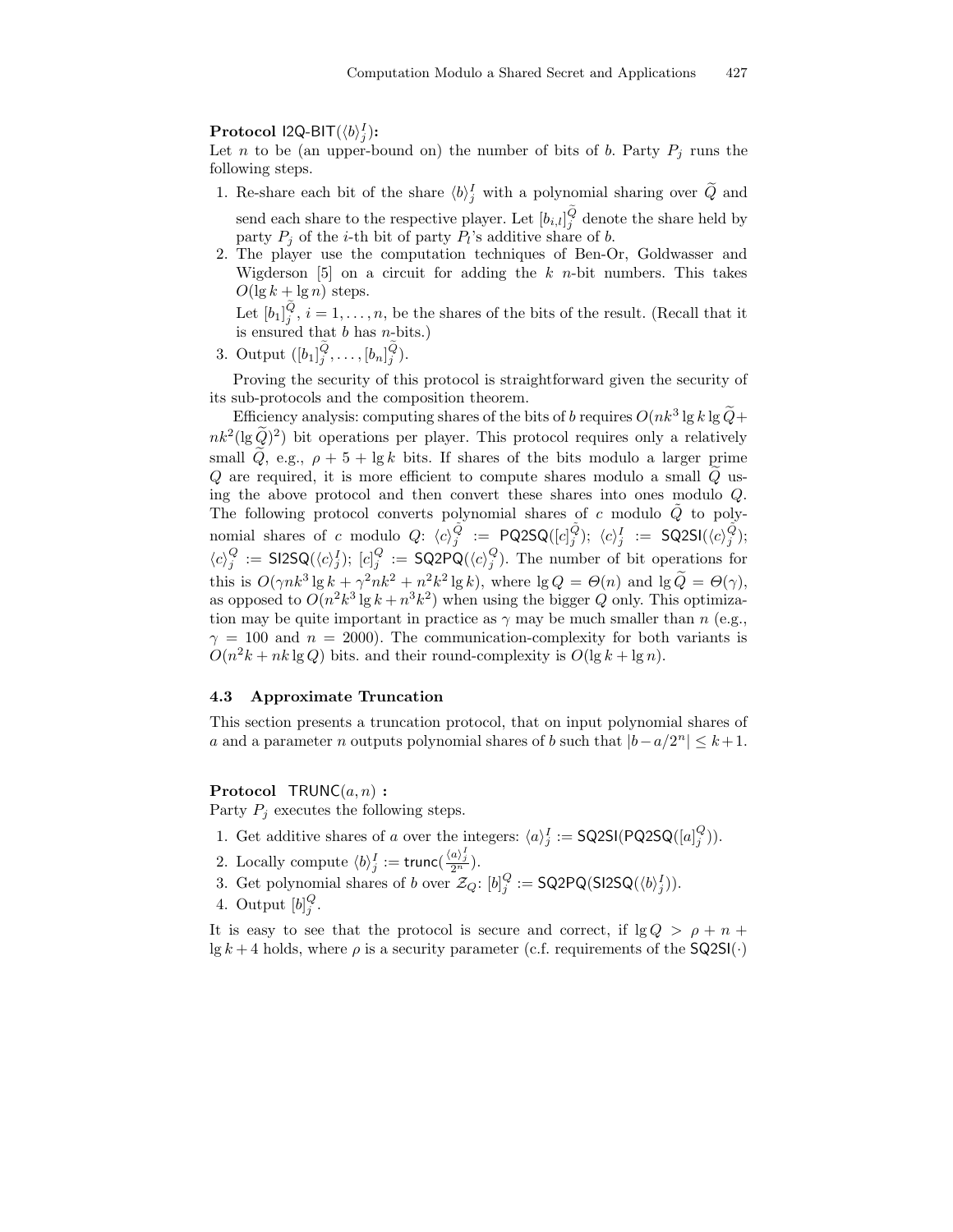protocol). Its bit-complexity is  $O(nk^2 \lg k + n^2k)$ , its communication-complexity is  $O(kn)$  bits, and its round-complexity is  $O(1)$  rounds.

## 5 Distributed Computation Modulo a Shared Integer

This section provides efficient protocols for distributed computation modulo a shared, secret modulus p. All computations will be done using shares modulo a prime  $Q$  whose bit-length is roughly twice that of  $p$ . The main building block is an efficient protocol for reducing a shared secret modulo p. This immediately gives us distributed modular addition and multiplication. The section further provides a protocol for efficient modular exponentiation where the exponent is a shared secret as well. As our modular reduction protocol does not compute the smallest residue in absolute value but only one that is bounded by a small multiple of the modulus, the usual approach for comparing two shared secrets no longer works and therefore a new protocol for comparing such 'almost reduced' shared secrets modulo  $p$  is also presented.

The idea of our protocol for modular reduction is based on classical algorithmic techniques (c.f. [1]). Recall that  $c \text{ rem } p = c - \lceil \frac{c}{p} \rceil p$ . Thus the problem reduces to the problem of distributively computing  $\lceil \frac{c}{p} \rfloor$ .

By interpreting an integer  $m$  as the mantissa of a floating point number with a public exponent, we can interpret shares of this integer as shares of the corresponding floating point number. To multiply two such floating point numbers we distributively multiply the mantissas and locally add the exponents. To keep the shared numbers small, we 'round' the product by converting the polynomial shares of the product mantissa modulo Q to additive shares over the integers, by having each party locally right-shift its additive share by  $\xi$  bits and add  $\xi$  to the exponent, and by converting back to polynomial shares modulo  $Q$ . This rounding technique introduces a relative error of  $O(k2^{\xi}/m)$ .

So we split the problem of distributively computing  $\lceil \frac{c}{p} \rceil$  into the problem of distributively computing a floating point approximation of  $1/p$ , and of distributively computing  $\lceil \frac{c}{p} \rceil$  using the precomputed shares of  $1/p$ . The first problem can be solved using Newton iteration and is described in the next subsection. In Section 5.2 we show how to compute a close approximation to  $\lceil \frac{c}{p} \rceil$  if we are given additive shares of a good approximation to  $\frac{c}{p}$  over the integers by having each participant locally truncate its share. The resulting (shared) integer s satisfies  $|s - \left\lceil \frac{c}{p} \right\rceil \leq k + 1$ . It turns out that this is accurate enough to compute a value congruent to  $c$  modulo  $p$  that is sufficiently small to allow for on-going computations modulo p (Section 5.3).

#### 5.1 Computation of Shares of an Approximation to  $1/p$

Assume each party is given polynomial shares  $[p]_i^Q$  of p, with  $2^{n-1} < p < 2^n$ . This section provides a protocol that allows the parties to compute polynomial shares of an integer  $0 < \tilde{p} < 2^{t+2}$  such that  $\tilde{p} 2^{-n-t} = 1/p + \epsilon$ , where  $|\epsilon| < (k+1)2^{-n-t+4}$ and t is a parameter whose choice is discussed below.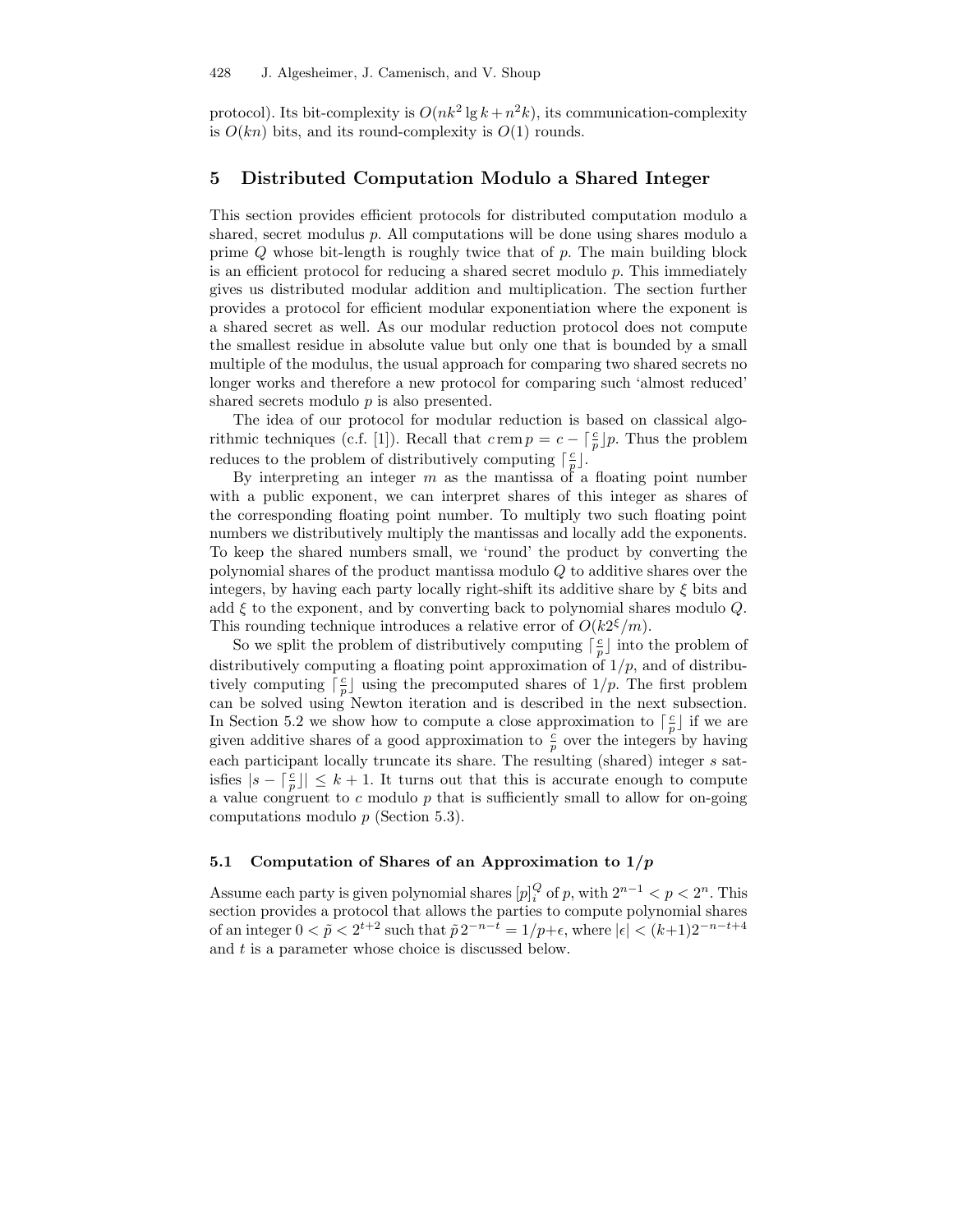As already mentioned we employ Newton iteration for this task with the function  $f(x) = 1/x - p/2^n$  which leads to the iteration formula  $x_{i+1} := x_i(2$  $x_i p/2^n$ ) that has quadratic convergence. Using  $3/2$  as a start value gives us an initial error of  $|2^n/p - 3/2| < 1/2$  and hence we need to do about lg t iterations to get a *t*-bit approximation  $\tilde{x}$  to  $2^n/p$ . We set  $\tilde{p} = 2^t \tilde{x}$ , which is an integer.

## $\mathbf{Protocol}$   $\mathsf{APPINV}([p]_j^Q)$  :

Party  $P_i$  executes the following steps.

1. Set  $[u_0]_j^Q := u_0 = 3 \cdot 2^{t-1} \text{ rem } Q.$ 2. For  $i = 0$  to  $\left[lg(t - 3 - lg(k + 1))\right] - 1$  run (a) Distributively compute  $[z_{i+1}]_j^Q := \text{MUL}([p]_j^Q, [u_i]_j^Q).$ (b)  $[w_{i+1}]_j^Q := \text{TRUNC}([z_{i+1}]_j^Q, n).$ (c) Compute  $[v_{i+1}]_j^Q := 2^{t+1} \cdot [u_i]_j^Q - \text{MUL}([w_{i+1}]_j^Q, [u_i]_j^Q).$ (d)  $[u_{i+1}]_j^Q := \text{TRUNC}([v_{i+1}]_j^Q, t).$ 

3. Output 
$$
[\tilde{p}]_j^Q := [u_{i+1}]_j^Q
$$
.

**Theorem 2.** Let  $\rho$  be a security parameter and let  $Q > 2^{\rho+t+\nu+6+\lg k}$ , where  $\nu = \max(n, t)$ . Then, for any  $t > 5 + \lg(k+1)$  and any p satisfying  $2^{n-1} < p < 2^n$ for some n, the protocol <code>APPINV</code>( $[p]_j^Q$ ) securely computes shares of an integer  $\tilde{p},$ such that

$$
\left|\frac{2^n}{p}-\frac{\tilde{p}}{2^t}\right|<\frac{k+1}{2^{t-4}}\enspace,
$$

with  $0 < \tilde{p} < 2^{t+2}$ . That is,  $\tilde{p}/2^{t+n}$  is an approximation to  $1/p$  with relative error  $\frac{k+1}{2^{t-4}}$ .

Proof. We need to show that the protocol actually computes an approximation to  $1/p$ . Then the security follows from the security of the sub-protocols for multiplication and truncation of the shares.

Consider how  $u_{i+1}$  is computed from  $u_i$  in the protocol. Because of the local truncation, we have  $2u_i - pu_i^2 2^{-n-t} - (k+1)(1+u_i/2^t) \le u_{i+1} \le 2u_i - pu_i^2 2^{-n-t} +$  $(k+1)(1+u_i/2^t)$ . As we will see  $u_i/2^t < 3$  holds. Thus  $\left|\frac{2^n}{p} - \frac{\overline{u}_{i+1}}{2^t}\right| < \frac{2^{n^t}}{p} - 2\frac{u_i}{2^t} +$  $\frac{p}{2^n}(\frac{u_i}{2^t})^2 + \frac{(k+1)}{2^t}$  $\frac{p+1}{2^t}(1+u_i/2^t) = \frac{p}{2^n}(\frac{2^n}{p}-\frac{u_i}{2^t})^2 + \frac{(k+1)^2}{2^t}$  $\frac{(i+1)}{2^t}(1+u_i/2^t)$ . From this it follows that  $\left|\frac{2^n}{p} - \frac{u_{i+1}}{2^t}\right| < \epsilon_i^2 + \frac{k+1}{2^{t-2}} =: \epsilon_{i+1}$ . As  $2^{n-1} < p < 2^n$  and  $u_0 = 3 \cdot 2^{t-1}$  we have  $\epsilon_0 < 1/2$  and by requiring  $k < 2^{t-5} - 1$  we get  $\epsilon_1 < 1/2$  and  $\epsilon_i = 2^{-2^i} + \frac{k+1}{2^{t-3}} <$ 1/2. In particular, we have  $\epsilon_i = \frac{k+1}{2^{t-4}}$  for  $i = \lceil \lg(t-3-\lg(k+1)) \rceil$ .

Consider the size of the integers  $u_i$  that are shared during the protocol. As  $\epsilon_i < 1/2$  and  $1 < 2^n/p < 2$  we have  $0 < u_i/2^t < 2 + 1/2$  and hence  $0 < u_i < 2^{t+2}$ for all i and hence  $0 < z_i < 2^{n+t+2}$ . Similarly, one can show that  $0 < v_i < 2^{2t+2}$ .

The lower-bound on Q follows from the fact that the  $TRUNC(\cdot, \cdot)$  algorithm must work on the  $v_i$ 's and the  $z_i$ 's.

Let us discuss the choice of t: in order for the b most significant bits of  $1/p$ and  $\tilde{p}/2^{t+n}$  to be equal, t must be chosen bigger than  $b+5+lg (k+1)$ . The cost of the protocol is dominated by the  $\text{MUL}(\cdot, \cdot)$  protocol and is  $O(\lg t(n^2k+nk^2\lg k))$ bit-operations per player. Its communication-complexity is  $O(kn \lg t)$  bits and its round-complexity is  $O(\lg t)$ .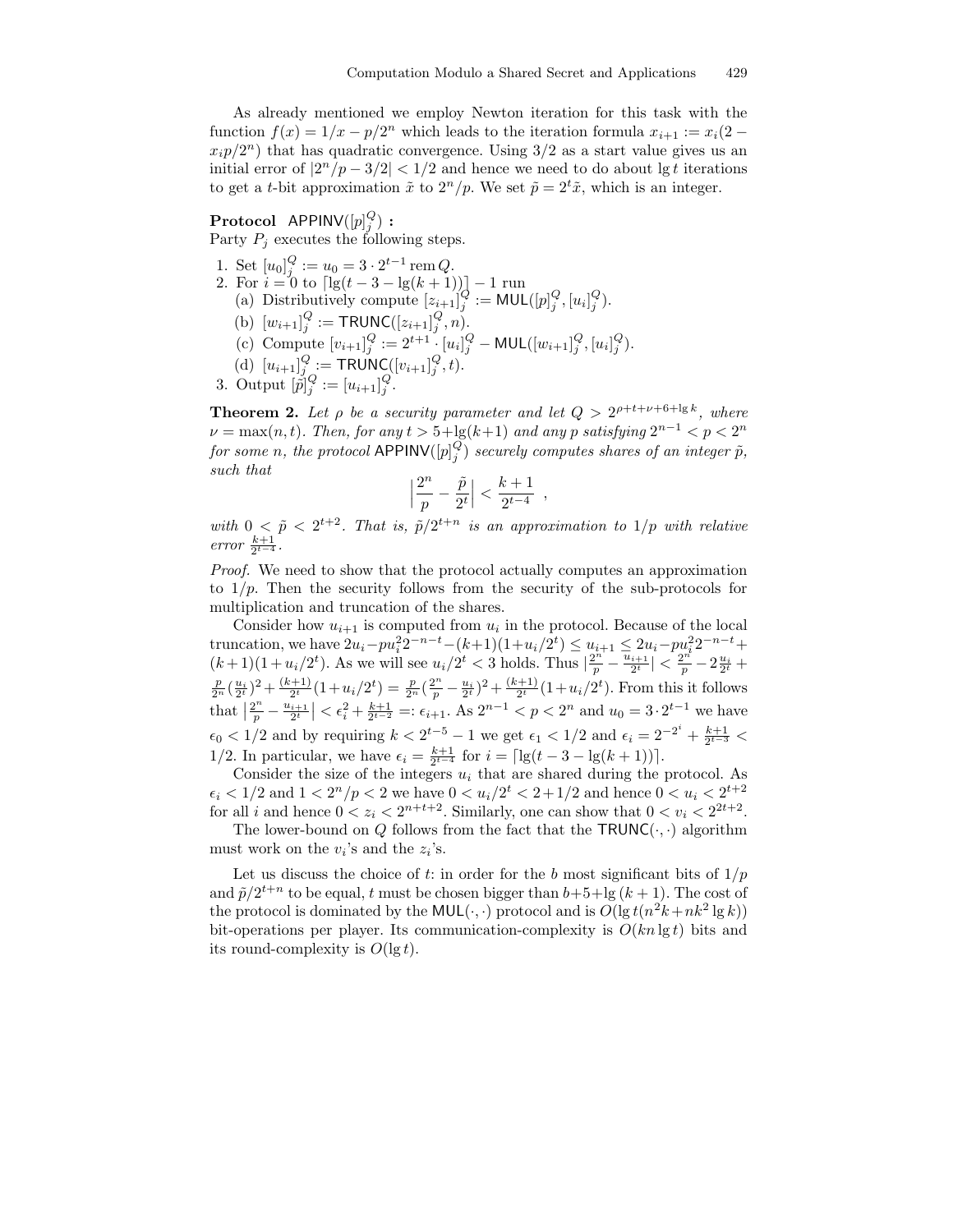#### 5.2 Reduction of a Shared Integer Modulo a Shared p

Assume the players hold polynomial shares modulo  $Q$  of the three integers  $-2^w$  <  $c < 2^w$ ,  $0 < \tilde{p} < 2^{t+2}$ , and  $2^{n-1} < p < 2^n$ , where  $\tilde{p} 2^{-n-t}$  is an approximation of  $1/p$  as computed by the protocol in the previous paragraph. Using the following protocol, the players can compute shares of an integer d such that  $d \equiv c \pmod{p}$ and  $|g|d| < |g(k + 1) + w - t + 5$ .

As already mentioned this protocol computes d as  $c - \lceil c \tilde{p} 2^{-n-t} \rceil p$ . For distributively computing the product  $c\tilde{p}$  the size of Q would need to be about  $w + t$ bits. However, as the  $n$  least significant bits of  $c$  do not significantly affect the computation of the quotient, we can first cut off say  $\ell \approx n$  low-order bits, obtaining  $\tilde{c}$ , and then compute d as  $c - \lceil \tilde{c}\tilde{p}2^{-n-t+\ell} \rfloor p$  which requires the size of Q to be only about  $w + t - \ell$  bits.

 $\textbf{Protocol MOD}([c]^{Q}_{j}, [p]^{Q}_{j}, [\tilde{p}]^{Q}_{j})$ : Player  $P_j$  executes the following steps.

- 1.  $[\tilde{c}]_j^Q := \textsf{TRUNC}([c]_j^Q, \ell).$
- 2. Compute  $[\hat{q}]_j^Q := \text{MUL}([\tilde{c}]_j^Q, [\tilde{p}]_j^Q)$ .
- 3.  $[q]_j^Q := \textsf{TRUNC}([\hat{q}]_j^Q, n+t-\ell).$
- 4. Compute  $[d]_j^Q := [c]_j^Q \text{MUL}([p]_j^Q, [q]_j^Q).$

**Theorem 3.** Assume  $Q > \max(2^{\rho+6+w-\ell+t+2\lg(k+1)}, 2^{\rho+w+4+\lg(k+1)})$ . Then, given shares of three integers  $-2^w < c < 2^w$ ,  $0 < \tilde{p} < 2^{t+2}$ , and  $0 < p < 2^n$ , the above protocol securely computes shares of  $d = (c \, \text{rem } p) + i p \, \text{ with } |i| \leq$  $(k+1)(1+2^{w+4-n-t}+2^{\ell-n+2}),$  where k is the number of players.

*Proof.* Due to the local rounding in the  $TRUNC(\cdot, \cdot)$  protocol in Step 1, we have  $c - (k+1)2^{\ell} \leq \tilde{c}2^{\ell} \leq c + (k+1)2^{\ell}$ . Due to the local rounding in the TRUNC( $\cdot, \cdot$ ) protocol in Step 3, we have trunc $(\tilde{c}\tilde{p}2^{-n-t+\ell})-k\leq q\leq$  trunc $(\tilde{c}\tilde{p}2^{-n-t+\ell})+k$ . As  $\tilde{p}2^{-(n+t)}$  is only an approximation to  $1/p$ , we have  $\mathsf{trunc}(\frac{c}{p} - \frac{c(k+1)}{2^{n-4+t}} - \frac{\tilde{p}(k+1)}{2^{n+t-\ell}}) - k \leq$  $q\leq \textsf{trunc}(\frac{c}{p}+\frac{c(k+1)}{2^{n-4+t}}+\frac{\tilde{p}(k+1)}{2^{n+t-\ell}})+k$  and, as  $-2^w < c < 2^w$  and  $0 < \tilde{p} < 2^{t+2}$  , we get  $\lceil \tfrac{c}{p} \rfloor - (k+1)(1 + 2^{w+4-n-t} + 2^{\ell-n+2}) \leq q \leq \lceil \tfrac{c}{p} \rfloor + (k+1)(1 + 2^{w+4-n-t} + 2^{\ell-n+2}).$ Thus  $d = (c \operatorname{rem} p) + ip$  with  $|i| < (k+1)(1+2^{w+4-n-t}+2^{\ell-n+2})$ .

The bound on  $Q$  follows from the requirements of the  $SQ2SI(.)$  in the  $TRUNC(\cdot, \cdot)$  protocol.

The cost of the  $MOD(\cdot,\cdot,\cdot)$  protocol is dominated by the  $MUL(\cdot,\cdot)$  protocol and is  $O(n^2k + nk^2 \lg k)$  bit operations per players. The communicationcomplexity of the protocol is  $O(kn)$  bits and its round-complexity is  $O(1)$ .

#### 5.3 Computing with a Shared Modulus  $p$

Now, we are ready to discuss "on-going" distributed computation modulo a shared integer. In particular, we discuss how the parameters for the  $MOD(\cdot, \cdot, \cdot)$ and  $APPINV(\cdot)$  protocols must be set such that such computation is possible.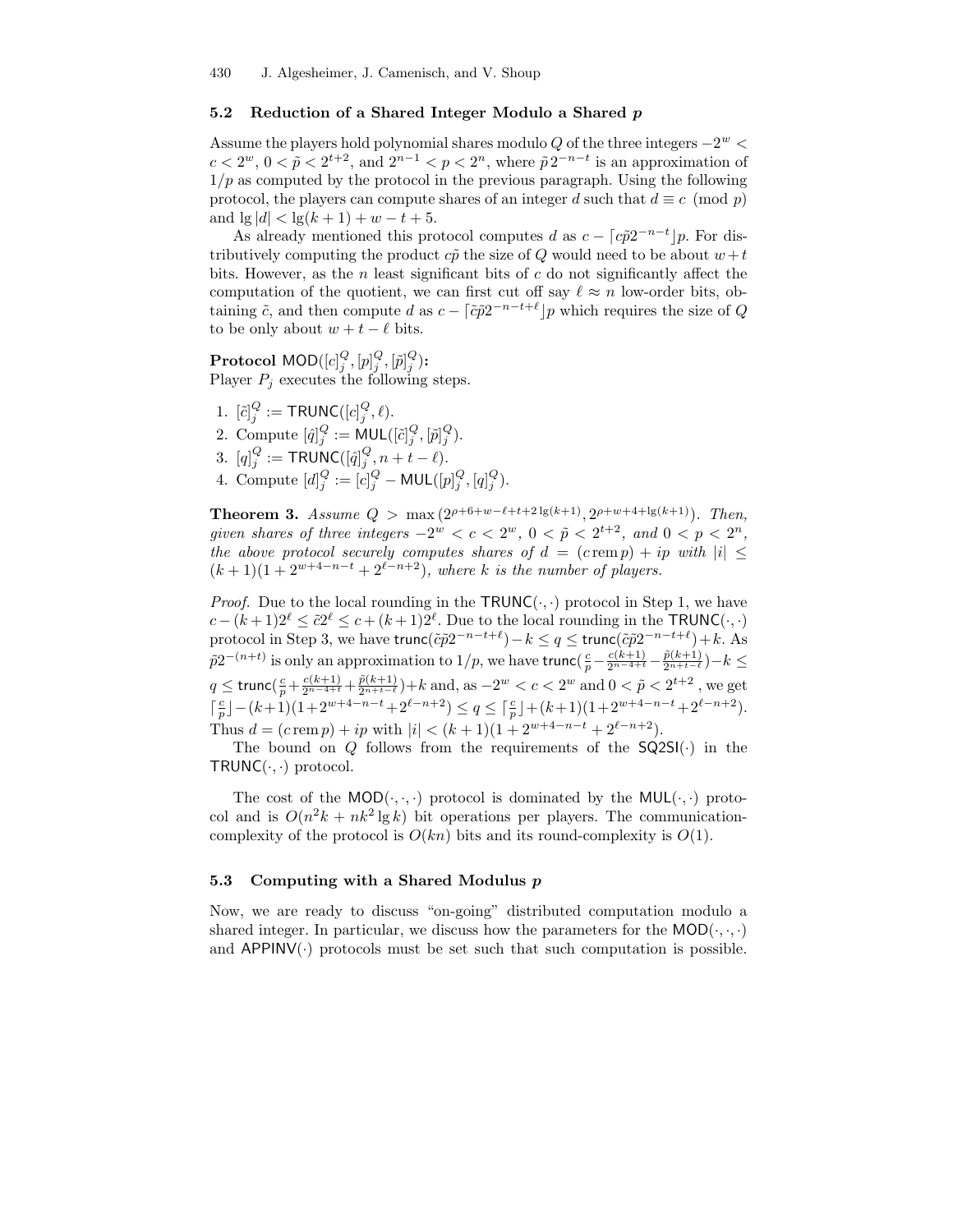Assume that the players hold polynomial shares modulo a prime Q of the integers  $0 < \tilde{p} < 2^{t+2}$ , and  $2^{n-1} < p < 2^n$ , where  $\tilde{p} 2^{-t-n}$  is an approximation of  $1/p$  as computed above. Let

$$
\ell = n - 2 , \qquad t = \lceil n + 10 + 2 \lg(3(k+1)) \rceil ,
$$
  
 
$$
Q > 2^{\rho + 2n + 36 + 6 \lg(k+1)} , \text{ and } \qquad v = n + \lg(3(k+1)) + 1 .
$$

Then, given polynomial shares modulo a prime Q of an integer  $-2^{2v} < c <$  $2^{2v}$ , the players can compute shares of an integer  $-2^v$  <  $d \lt 2^v$  as  $[d]_j^Q :=$  $\text{MOD}([c]_j^Q,[p]_j^Q,[\tilde{p}]_j^Q)$ . In particular, given polynomial shares modulo a prime Q of the integers  $-2^v < a, b < 2^v$  the players can compute shares of an integer  $-2^v < d' < 2^v$  as  $[d']_j^Q := \text{MOD}(\text{MUL}([a]_j^Q, [b]_j^Q), [p]_j^Q, [\tilde{p}]_j^Q)$ . Thus d and d' can be used as inputs to further modular multiplication computations.

Exponentiation with a Shared Exponent: Assume the players want to compute shares of  $c \equiv a^b \pmod{p}$ , where a, b, p,  $\tilde{p}$  are shared secrets and  $\tilde{p}$  is an approximation to  $2^{n+t}/p$ . This can be done by distributively running the square and multiply algorithm where the fact that  $a^{b_i} = (a-1)b_i + 1$  if  $b_i \in \{0,1\}$  comes in handy. We assume that the players hold shares  $([b_1]_j^Q, \ldots, [b_n]_j^Q)$  of the bits of b, where  $b_1$  is the low-order bit of b (as computed, say, by protocol I2Q-BIT( $\cdot$ )).

Assuming that  $|a| < 2^v$  then the following protocol securely computes shares of c such that  $|c| < 2^v$  and  $c \equiv a^b \pmod{p}$ .

 $\textbf{Protocol EXPMOD}([a]_{j}^{Q},([b_1]_{j}^{Q},\ldots,[b_n]_{j}^{Q}),[p]_{j}^{Q},[\widetilde{p}]_{j}^{Q})$ : Player  $P_j$  executes the following steps.

- 1. Compute  $[c_n]_j^Q := \text{MUL}([a]_j^Q 1 \,\text{rem } Q, [b_n]_j^Q) + 1 \,\text{rem } Q.$
- 2. For  $i = n 1, ..., 1$  do
	- (a)  $[d_i]_j^Q := \text{MUL}([a]_j^Q 1 \,\text{rem } Q, [b_i]_j^Q) + 1 \,\text{rem } Q.$
	- (b)  $[c s_i]_j^Q := \text{MOD}(\text{MUL}([c_{i+1}]_j^Q, [c_{i+1}]_j^Q), [p]_j^Q, [\tilde{p}]_j^Q).$
	- (c)  $[c_i]_j^Q := \text{MOD}(\text{MUL}([cs_i]_j^Q, [d_i]_j^Q), [p]_j^Q, [\tilde{p}]_j^Q).$

3. Output 
$$
[c]_j^Q := [c_1]_j^Q
$$
.

Efficiency analysis: This protocol invokes about  $3n$  times  $MUL(\cdot, \cdot)$  and about 2n times  $\text{MOD}(\cdot, \cdot, \cdot)$  and hence requires  $O(n^3k + n^2k^2 \lg k)$  bit operations per player. The communication complexity is  $O(n^2k)$  bits and it has  $O(n)$  rounds.

Set membership: Assume the players want to establish whether  $a \equiv b \pmod{p}$ holds for three shared secrets a, b and p (where  $p$  is not necessarily a prime). This can in principle be done by computing shares of  $c := a - b$  rem p, (re-)sharing  $c$  modulo  $Q$ , multiplying it with a jointly generated random invertible element from  $\mathcal{Z}_Q$ , revealing the result, and checking if it is 0 modulo Q (provided  $Q > p$ ). However, because of the properties of  $MOD(\cdot, \cdot, \cdot)$ , we can only compute shares of  $c = (a - b \text{ rem } p) + i p$  with  $|i| < 3(k + 1)$  and therefore the test does not quite work. But as  $i$  is relatively small, it is possible to distributively compute the integer  $s := \prod_{l=-3(k+1)+1}^{3(k+1)-1} (c - lp)$  which will be zero if  $c \equiv 0 \pmod{p}$  and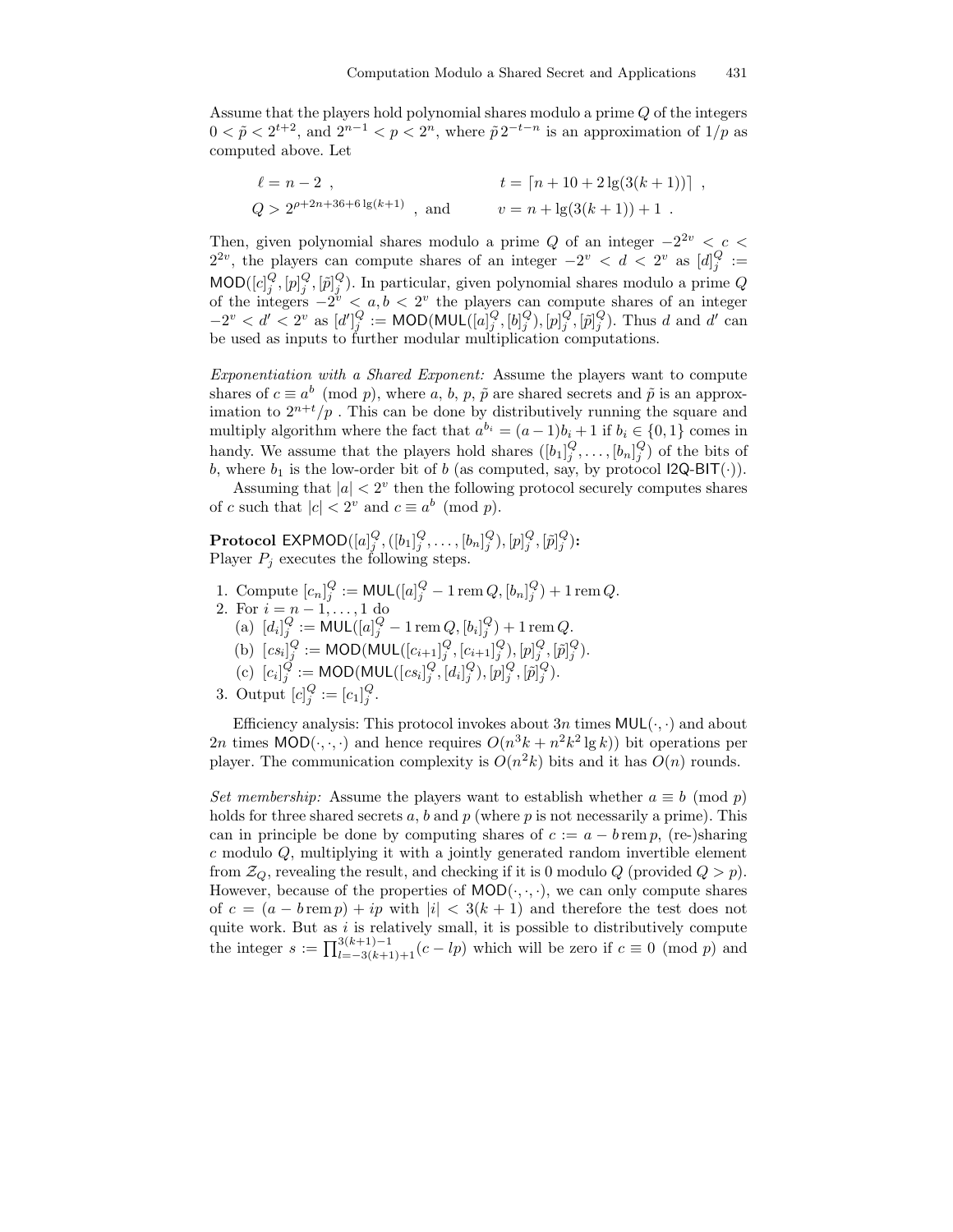non-zero otherwise. This also holds for s modulo Q because  $Q \nmid s$  if  $Q > p6(k+1)$ as then  $Q > |(c - lp)|$  holds for all  $l \in [-3(k + 1), 3(k + 1)].$ 

The protocol below is a generalization of what we just described in that it allows the players to check whether a equals one of  $b_1, \ldots b_m$  modulo p. Here, first an  $s_i$  is computed for each  $b_i$  similarly as the s above for b and then it is tested whether  $\prod_i s_i \equiv 0 \pmod{Q}$ .

Assuming that  $a, b_1, \ldots, b_m$  are less than  $2^v$  in absolute value, then the following protocol securely tests if  $a \equiv b_i \pmod{p}$  for some *i*.

 ${\bf Protocol \; SETMEM}([a]^\textit{Q}_j, \{[b_1]^\textit{Q}_j, \ldots, [b_m]^\textit{Q}_j\}, [p]^\textit{Q}_j, [\tilde{p}]^\textit{Q}_j)$ : Player  $P_j$  runs the following steps.

- 1. For all  $i = 1, \ldots, m$  compute  $[c_i]_j^Q := \text{MOD}([a]_j^Q [b_i]_j^Q \text{ rem } Q, [p]_j^Q, [\tilde{p}]_j^Q)$  (in parallel).
- 2. For all  $i = 1, \ldots, m$  do (in parallel)
	- (a) Set  $[u_{(i,-3(k+1)+1)}]_j^Q := [c_i]_j^Q (3(k+1)-1)[p]_j^Q$  rem Q.
	- (b) For  $l = -3(k+1) + 2, ..., 3(k+1) 1$  do<br>  $\vdots$  Compute  $\begin{bmatrix} 0 & 1 \end{bmatrix}$   $\vdots$  MIII  $\begin{bmatrix} 0 & 1 \end{bmatrix}$   $\begin{bmatrix} 0 & 1 \end{bmatrix}$   $\begin{bmatrix} 0 & 1 \end{bmatrix}$

i. Compute 
$$
[u_{(i,l)}]_j^Q := \text{MUL}([u_{(i,l-1)}]_j^Q, ([c_i]_j^Q - l[p]_j^Q \text{ rem } Q)).
$$

- 3. Let  $[\tilde{u}_1]_j^Q := [u_{(1,3(k+1)+1)}]_j^Q$ .
- 4. For  $i = 2, ..., m$  do (a) Compute  $[\tilde{u}_i]_j^Q := \text{MUL}([\tilde{u}_{i-1}]_j^Q, [u_{(i,3(k+1)+1)}]_j^Q).$
- 5. Perform  $[r]_j^Q := \text{JRP-INV}(\mathcal{Z}_Q)$ , compute  $[z]_j^Q := \text{MUL}([\tilde{u}_m]_j^Q, [r]_j^Q)$  and send  $[z]_j^{\mathcal{Q}}$  to all other players. Q
- 6. Reconstruct z and output success if  $z \equiv 0 \text{ rem } Q$  and failure otherwise.

Security of this protocol follows from the security of its sub-protocols, and the fact that if z is non-zero, then it is a random element from  $\mathcal{Z}_Q$  and hence no information about  $a$  or any of the  $b_i$ 's is revealed other than that  $a$  is different from all the  $b_i$ 's modulo  $p$ .

Note that this protocol includes as a special case the comparison of two almost reduced residues. It requires  $O(mk(n^2k + nk^2\lg k))$  bit operations per player. The communication-complexity  $O(mnk^2)$  bits and it takes is  $O(k+n)$ rounds. However, it is trivial to get the number of rounds down to  $O(\lg k + \lg n)$ by using a "tree multiplication method" in step 2b and 4.

We note that an alternative to the above protocol would be to use the techniques of Ben-Or et al. [5] on a circuit to fully reduce a and b modulo p. As a and  $b$  are "almost reduced" modulo  $p$ , this circuit is small.

## 6 Generation of Shared Random Primes and Safe Primes

We shortly discuss how the protocols described in the previous section can be used to distributively generate random primes and safe primes. Clearly, the latter allows to distributively generate random RSA moduli that are the product of two primes or safe primes.

The strategy for generating a random shared prime is the same as the one usually applied in the non-distributed case: choose a random number, do trial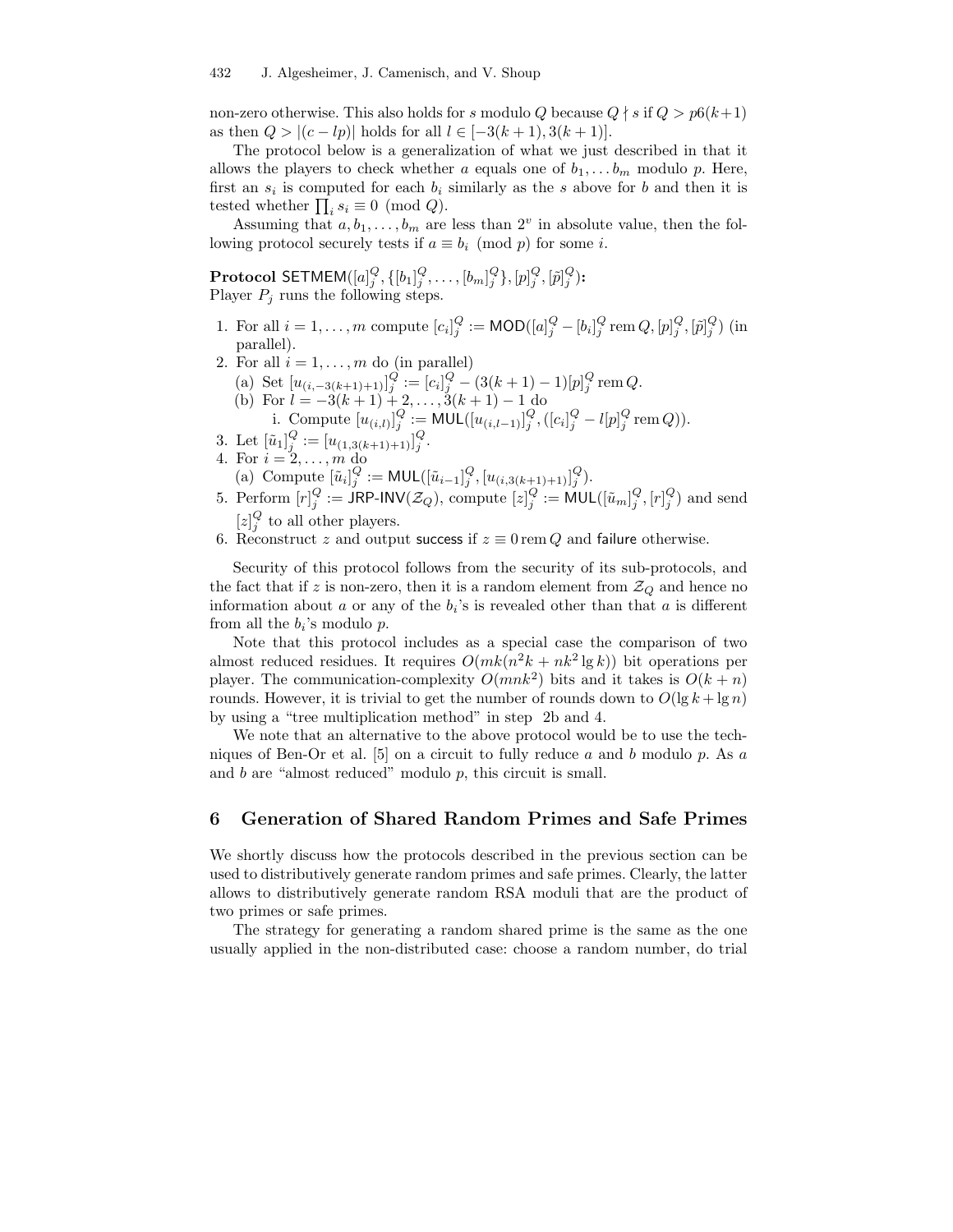division, and then run sufficiently many rounds of some primality test, e.g., the Miller-Rabin test. To generate a random shared safe prime, one can apply the strategy proposed by Cramer and Shoup [12]. To reduce the round complexity, one tests many candidates in parallel. We refer the reader to the full version of this paper [2] for a detailed discussion and complexity analysis.

Many applications require also that the players generate shares of the private exponent. This is much less computationally involved than distributively generating the modulus  $N$ . In particular, Boneh and Franklin  $[6]$  as well as Catalano et al. [9] present efficient protocols to accomplish this, given additive shares over the integers of the factors of N. Our techniques can in fact be used to improve the latter protocol as well.

Let us compare the computational cost of the method described above of generating a shared prime product to the one by Boneh and Franklin. (We do not consider the improvement on the latter protocol described by Malkin, Wu, and Boneh [24], as most of them apply to our protocol as well.) We first summarize the latter approach. Boneh and Franklin propose to first choose random  $n$ -bit strings and to do a distributed trial division of them. When two strings are found that pass this trial division, they are multiplied to obtain  $N$ . Then, local trial division is done on  $N$ , and finally a special primality test on  $N$  is applied that checks whether  $N$  is the product of two primes. Thus, from a bird's eyes view, one finds that with this method one needs to test about  $(n/\lg n)^2$  candidates as opposed to about  $n/\lg n$  with our method.

A more careful analysis assuming  $\lg k \ll n$  shows that the expected bitcomplexity of their protocol is  $O((n/\lg n)^2(n^3 + n^2k + nk^2 \lg k)$  whereas it is  $O(n^2/\lg n(k^3\lg k\gamma + k^2\gamma^2 + nk^2\lg k + n^2k))$  for ours, where  $\gamma \approx 128$  is a security parameter smaller than  $n$ . For this analysis we assumed that the bound  $B$  for trial division is about  $O(n)$ . For small number of players k these figures become  $O(n^5/(\lg n)^2)$  and  $O(n^4/\lg n)$ . Round and communication complexities are  $O(1)$ rounds and  $O(kn^3/(\lg n)^2)$  bits for theirs and  $O(n)$  rounds and  $O(kn^3/\lg n)$  bits for ours. We note that, in practice, the round-complexities and communication complexities are not relevant as for this kind of application one would run many instances of the protocol in parallel and thereby keep the party with the least computational power constantly busy.

## Acknowledgements

We are grateful to Matt Franklin for enlightening discussions that led to a substantially more efficient test for safe-prime products.

### References

- 1. A. V. Aho, J. E. Hopcroft, and J. D. Ullman. The Design and Analysis of Computer Algorithms. Addison Wesley, 1974.
- 2. J. Algesheimer, J. Camenisch, and V. Shoup. Efficient computation modulo a shared secret with application to the generation of shared safe-prime products. http://eprint.iacr.org/2002/029, 2002.